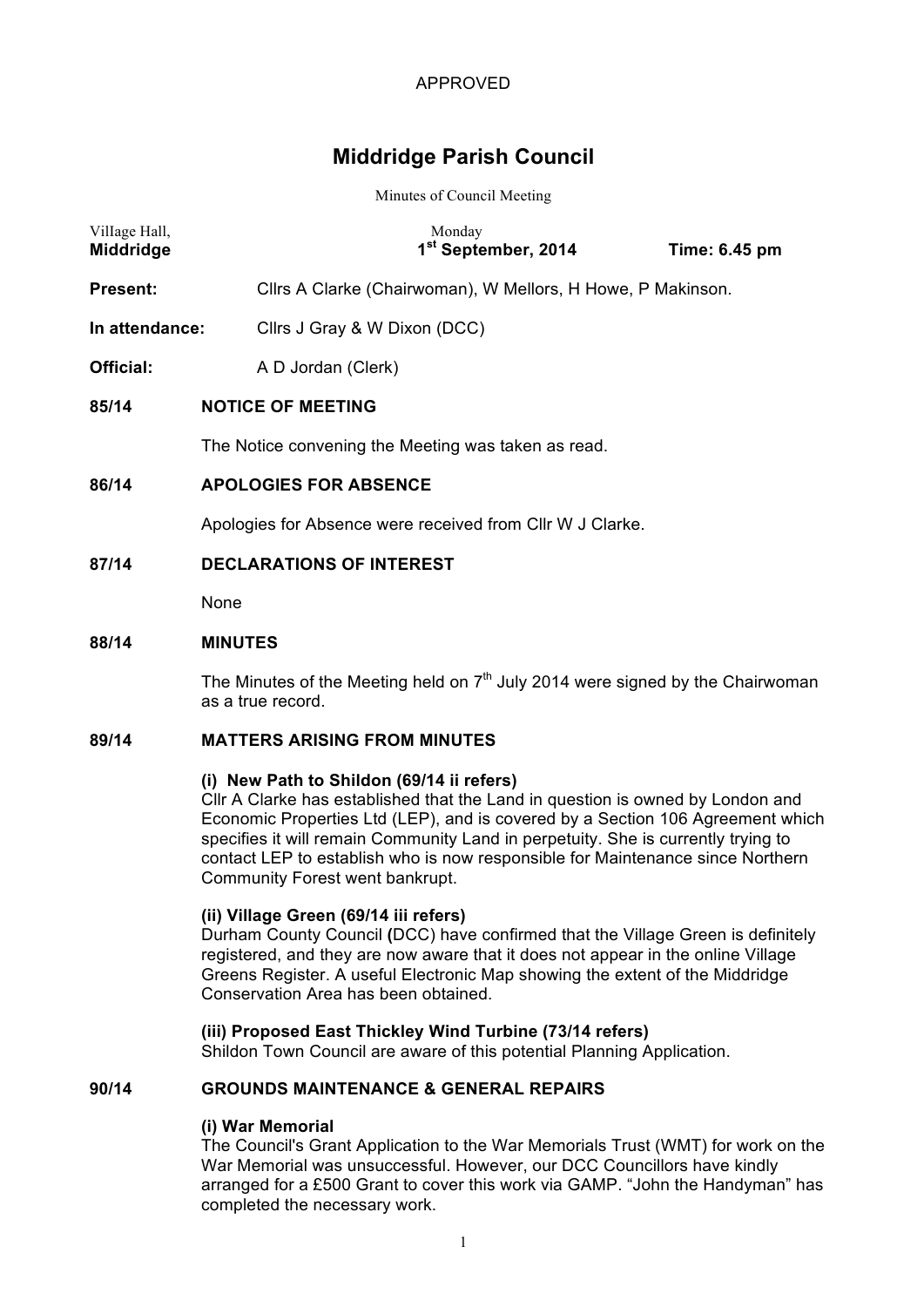Cllr A Clarke was unable to obtain an electronic version of the "Middridge Men" from the producers of the original picture. However, Cllr P Makinson was able to produce a suitable replacement, which has now been framed.

#### **(ii) Parish Paths Maintenance**

Ian Hayman has completed the  $2^{nd}$  (and final) authorised Cut of the Parish Paths, and a Claim for the costs has been submitted to DCC. Ian now plans to complete the agreed modifications to the Stiles on Path 7 (Tramway) by October.

#### **(iii) Village Green Maintenance**

Ian Hayman has completed 14 of the 16 authorised Cuts of the Village Green, and thinks that 1 or 2 additional Cuts may well be necessary, at a cost of £100 per Cut.

**RESOLVED** that additional Cuts are authorised if necessary. Ian Hayman to contact the Clerk before undertaking each additional Cut; the Clerk will then contact Councillors to obtain their approval before giving Ian authority to proceed. *Action:* Clerk

Terry Collins of DCC has arranged for some Litter-picking Equipment to be supplied to Cllr A Clarke on long-term loan; this will be available for use by any volunteers who wish to assist in keeping the Village clean.

# **(v) Tree Management**

Cllr H Howe & the Clerk have completed over 50% of a Draft Tree Management Policy. This is being developed as a general reference for Tree Management in the Parish, and thus covers DCC owned Trees, and restrictions on Tree Maintenance imposed by the Middridge Conservation Area, as well as the Parish Council's own Tree Management Policy. Once complete, the Draft Policy will be circulated to all Councillors for comment, with a view to its being adopted at the next Meeting.

Attempts to contact Rodger Lowe from DCC regarding the Cherry Tree on the Village Green at the bottom of The Close, and the Tree which Eileen Hunting from 4, Northside has complained about, have so far failed.

**RESOLVED** that further efforts be made to contact Rodger Lowe. *Action:* Clerk

It was always understood that there were no Trees in the Parish subject to Tree Preservation Orders (TPOs), but recent information suggests that there may be a Tree in Eden Grove subject to such an Order.

**RESOLVED** that DCC be contacted to establish the situation with regard to ALL Trees subject to TPOs in the Parish. *Action:* Clerk

# **(vi) Tubs**

**RESOLVED** that the usual payment of £10 per Tub to the 8 Tub suppliers is authorised.

# **Action:** Cllr A Clarke

Additional Tables and Flower Tubs have recently been put out on the area of Village Green in front of the Bay Horse. Whilst the Council are not opposed to this action in principle, it was considered that the fact that the Publican needs the Council's permission should be emphasised. However, this raises the legal question as to whether the Council can give this permission, because the area in question is part of a Registered Village Green.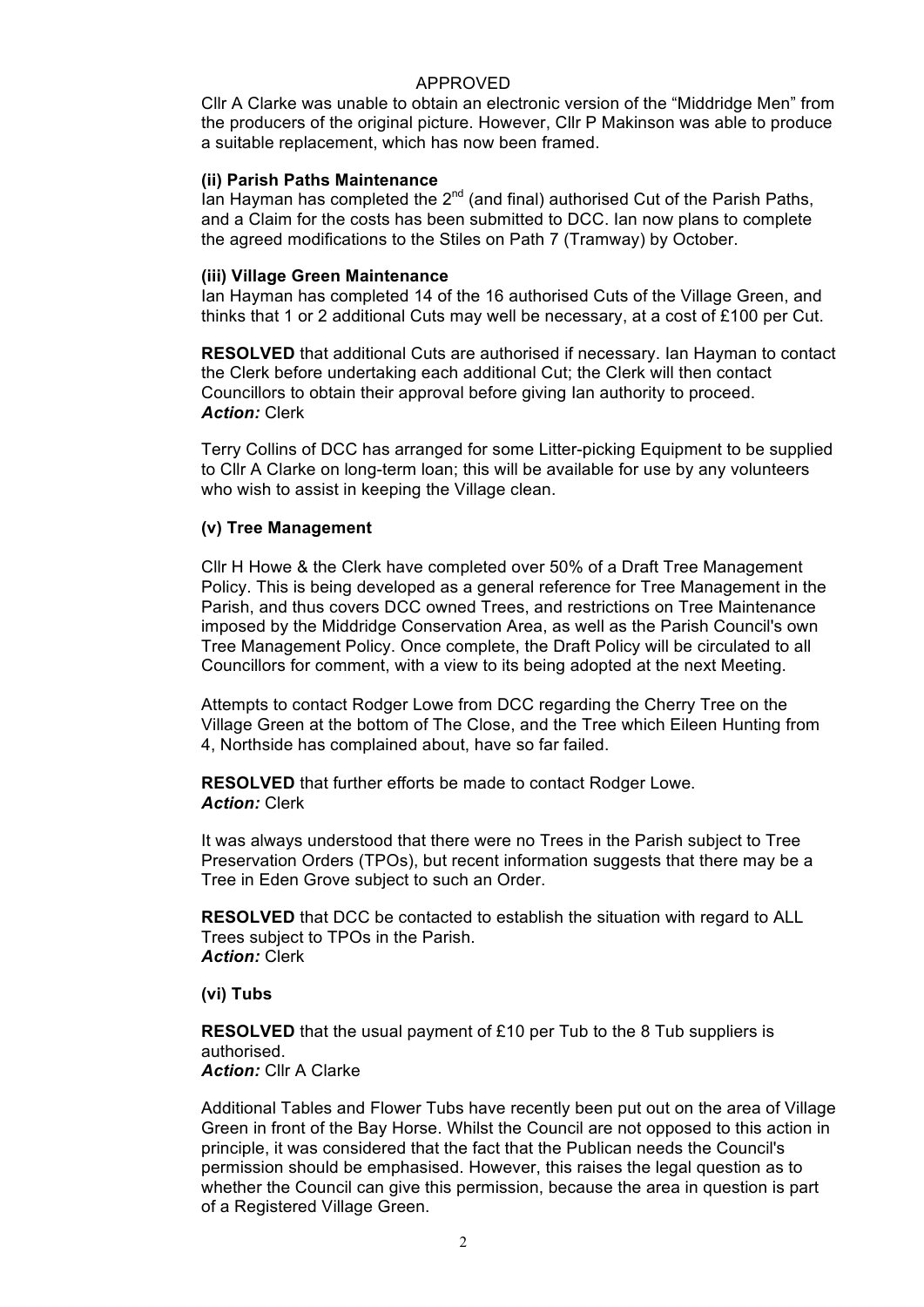**RESOLVED** that DCC be contacted with regard to this legal question. If permissible, a Letter to be sent to the Publican of the Bay Horse stressing that his use of the area of land in question continues to be subject to the Parish Council's permission. *Action:* Clerk

# **91/14 PROPOSED DISPOSAL OF ALLOTMENTS BY DURHAM COUNTY COUNCIL, MIDDRIDGE**

Cllr J Gray has recently supplied the Council with a copy of an Email from DCC clarifying the Council's options with regard to the Allotments and "The Paddock" (the original Email was lost as a result of the failure of the previous Clerk's PC). A Meeting is currently in the process of being organised between the DCC Officer concerned (Keith Batey) and all interested parties.

Note – the Clerk mentioned that because the Parish Council's Email is now handled by Web-mail, any such loss of Emails in the future is extremely unlikely. Moreover, procedures to regularly backup the Parish Council's Email, and all other Parish Council electronic documents, have been instituted.

# **92/14 COMMUNITY RIGHT TO BID**

An Application to register "The Paddock" as an Asset of Community Value under the Localism Act's Community Right to Bid Scheme has been submitted to DCC. Unfortunately the data entry fields of the supplied electronic Application Form are not accessible, so the Form had to be completed by hand. Consequently the Clerk had decided to withhold Applications for the Allotments, the Bay Horse and the Village Hall, until it was seen if DCC were able to supply an accessible Form. However, Cllr P Makinson said that he has software which should be able to fix this problem; the Clerk will supply him with this (and other) problem Forms. If this is successful, the outstanding Applications will be submitted to DCC.

# **93/14 PLANNING APPLICATIONS**

No new Planning Applications have been submitted since the last Council Meeting.

Following concern expressed by a resident, the situation regarding a new building being erected in the back garden of 38, Southside has been investigated. One of the Owners (Mrs Scott) stated that she is well aware that their property lies within the Middridge Conservation Area. The original Plans for the new building, which is to be used as a Store for Gardening Equipment, and Materials used in her husband's Decorating Business, were submitted to DCC, who advised that if the Plans were modified to make the building smaller, Planning Permission would not be required. The Plans were modified as suggested, and Mrs Scott states that she has a Letter from DCC confirming that Planning Permission is thus not necessary.

The situation with regard to the access from the Bay Horse Car Park into the back garden of 38, Southside was also investigated. Mrs Scott stated that she has agreement to use this access until work on the new building, and the extension to her house, is complete; this is confirmed by the Publican of the Bay House. Mrs Scott further stated that, whilst they have no plans to regularly use this access in future themselves, they do not plan to close it off, but are happy for Pub Patrons to park in front of the gates.

The Council would ideally like to see this access closed off, and the Stone Wall between the Bay Horse Car Park and the back garden of 38, Southside, restored as it was before the previous Owner of 38, Southside, illegally took down part of the Wall to make the access. However, the Council recognise that they have no power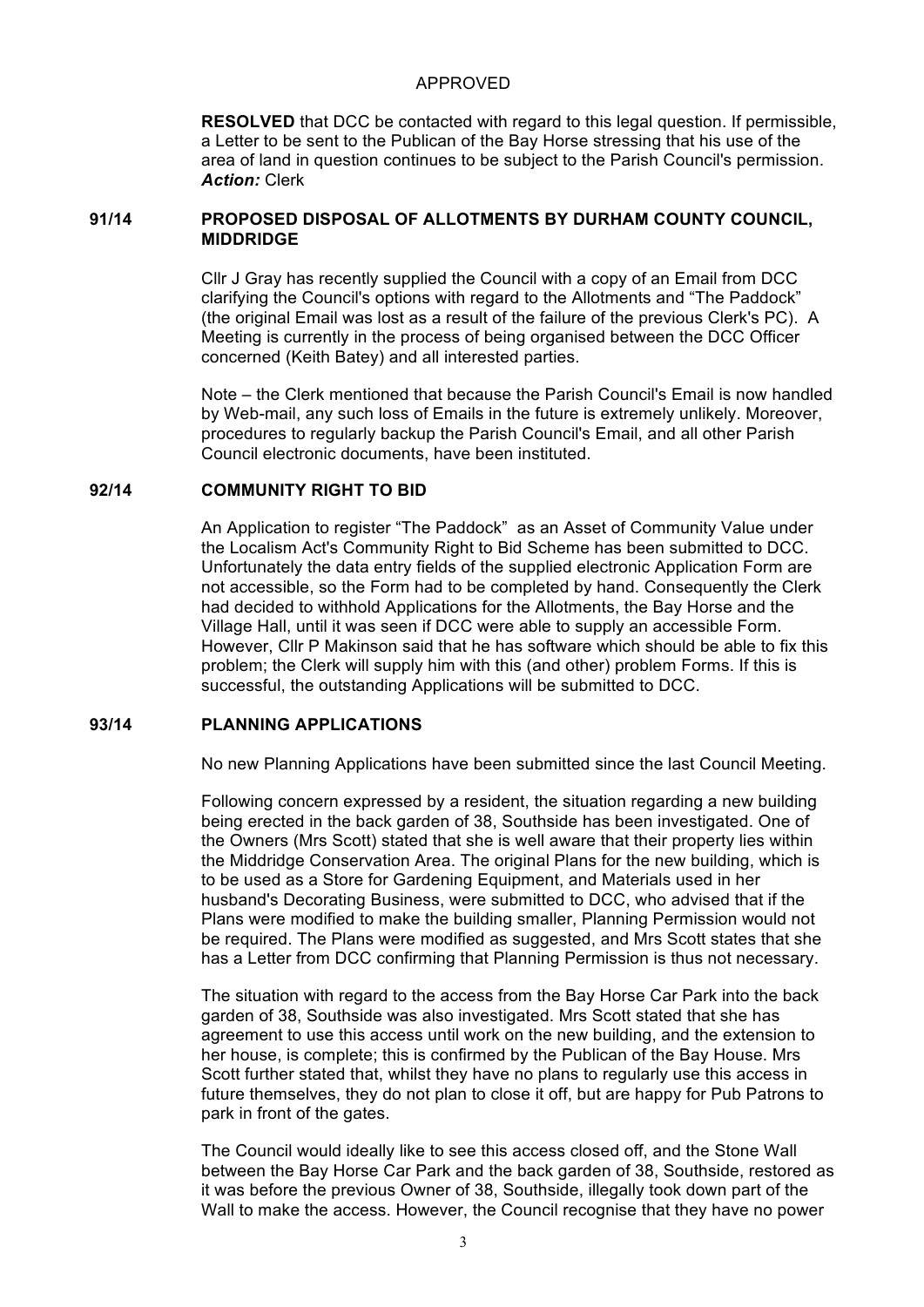to act in this matter, which is the responsibility of DCC. Cllr Mike Dixon agreed to investigate whether DCC are prepared to take any action.

# **94/14 CHILDREN'S' PLAY AREA**

The repairs to the Play Area Equipment were completed, and the Invoice paid. However, complaints were subsequently received that young children were unable to use the Cabin/Slide because one of the Grip Logs was missing, and that the ends of the Grips Logs were rough, and could cause injury to children or their clothing. Doug Wallace of Active Playground Maintenance Ltd. stated that the missing Grip Log was deliberate, as in his opinion this equipment was not suitable for such young children. However, it was pointed out that the Log Cabin in the current Playdale Playgrounds Catalogue (the manufacturers of this equipment) is virtually identical to the Cabin/Slide (although without the Slide), and is stated to be suitable for children aged 3 – 12 years. Doug Wallace has accepted this argument, and will replace the missing Grip Log, and sand down the ends, on a visit planned for  $17<sup>th</sup>$  September.

Whilst the Council are happy with the work carried out on the Climbing Frame and Swings, they are concerned about the quality of the work done on the Cabin/Slide. The Clerk explained that he had proposed using Active Playground Maintenance Ltd. for the repairs because they were recommended by Kompan, the manufacturers of the Climbing Frame, and he was under the (false) impression at the time that ALL the Playground Equipment had been supplied by Kompan.

#### **RESOLVED** that:-

- (a) Extensive Photographs of the current state of the Cabin/Slide be taken.
- (b) The quality of the Cabin/Slide repairs be discussed with Doug Wallace during his planned visit.
- *(c)* Playdale Playgrounds Ltd be contacted with a view to them, or their recommended repairers, inspecting the Cabin/Slide to report on its final repaired state.

*Action:* Cllr A Clarke & Clerk

The proposed voluntary County Durham Smoke-free Play Parks Scheme was discussed.

**RESOLVED** that the Council opposes this Scheme, on the basis that it is considered inappropriate for the Play Area, and would be costly and difficult to implement; the Consultation document to be completed accordingly. *Action:* Clerk

# **95/14 C35 NEWTON AYCLIFFE TO SHILDON ROAD-TRAFFIC CALMING**

A further Application has been made for a Grant from the Durham Police and Crime Commissioner's Community Safety Fund for two Driver Feedback Signs. This Application is based on:-

- (a) Information resulting from the installation of a DCC "Speed Matrix" in the Village for a few days.
- (b) A Quotation for Driver Feedback Signs, from a Supplier recommended by the DCC Highways Department.
- **(c)**A Letter of recommendation from our PC Support Officer (Mike Hutchinson) the Parish Council expressed their particular thanks for this Letter.

#### **96/14 NEIGHBOURHOOD PLAN**

The Council's Application for the whole of Middridge Parish to be designated as a Neighbourhood Area has been approved.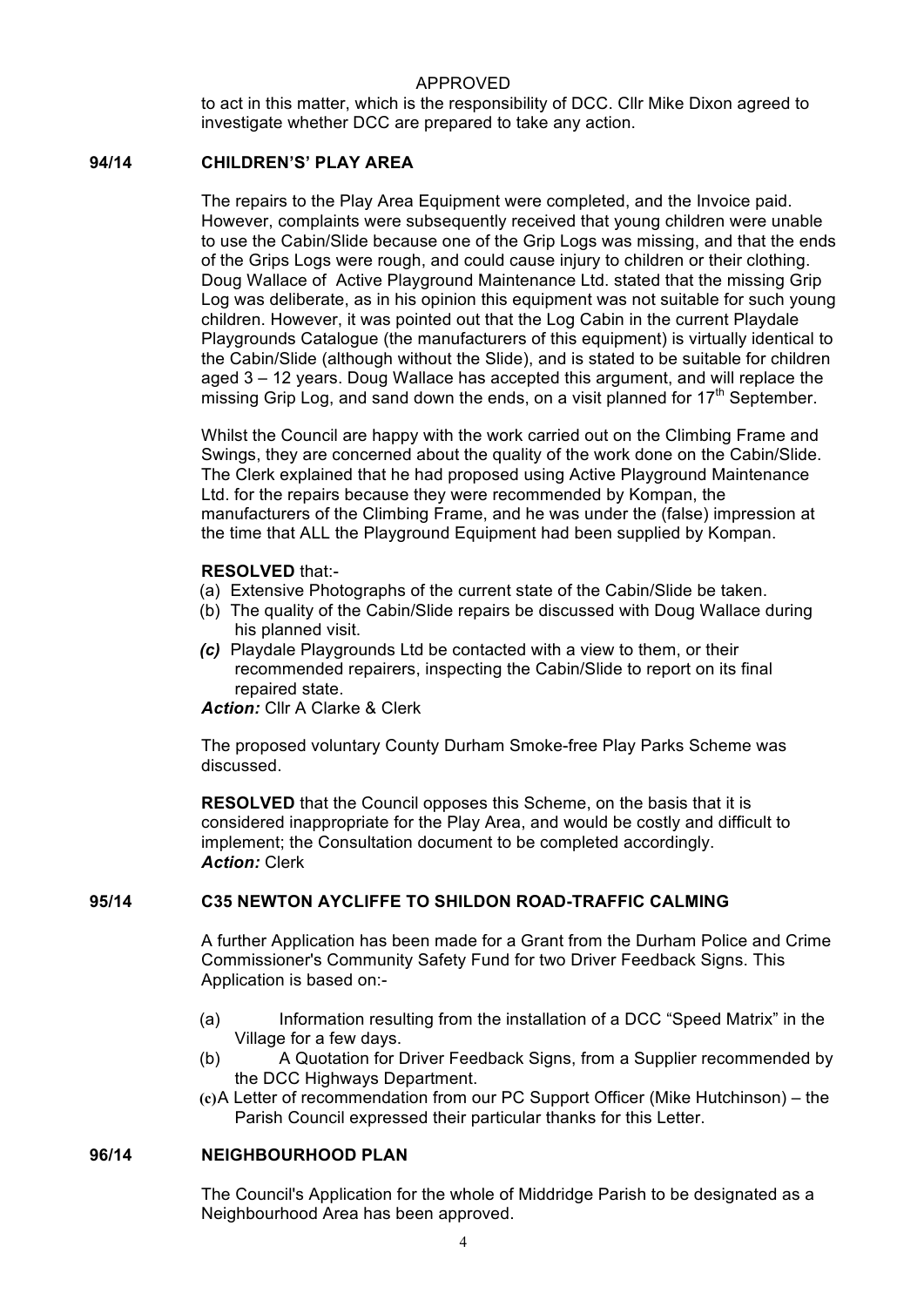It was recommended that an Open Meeting, similar to one recently organised by GATC, be organised to present information about Eldon Whins, the situation regarding the Allotments and "The Paddock", and other matters relevant to the Neighbourhood Plan, and to allow Voters to express their views. Concern was expressed about the likely costs of organising such a Meeting, and other activities relating to developing the Neighbourhood Plan. Government Grants are available for such work, but unfortunately this year's Budget has been used up, so no more Funds are available until next April.

**RESOLVED** that plans for an Open Meeting be produced, and the possibility of applying now for next year's Grants be investigated. *Action:* Cllr W Mellors

# **97/14 GATC COMMUNITY GOVERNANCE REVIEW**

It was established that Persimmon had contacted GATC in order to obtain permission to undertake a Newt Survey of Eldon Whins Plantation, which is owned by GATC. Persimmon are well aware that Eldon Whins is in Middridge Parish, and on this basis the Chairwoman agreed that it was not necessary for the Clerk to send Persimmon a Letter.

DCC have received our Letter stating that the Parish Council consider the current Great Aycliffe Town Council (GATC) Petition invalid; DCC's reply was discussed.

There is confusion as to whether there is a time limit on GATC producing a 'valid Petition'; DCC have indicated no limit, whilst several other reputable authorities indicate a limit of one year.

**RESOLVED** that this question regarding the GATC Petition time limit be clarified. *Action:* Clerk

#### **98/14 WEBSITE**

The Village Website is now up-to-date.

It was noted that when the Regulations of the Local Audit and Accountability Act (2014) come into force at some time in the not too distant future, the Parish Council will be required to publish their Annual Financial Accounts on the Village Website.

 **RESOLVED** that the 2013/14 Parish Council Accounts be published on the Village Website.

*Action:* Cllr P Makinson & Clerk

# **99/14 STATUTORY POLICIES**

A Review of the Council's Statutory Policies has revealed that of the 10 possible required Statutory Policies, 1 does not apply, 5 of the Council's existing Policies are still relevant, but 4 Policies require updating. Draft new Financial Regulations, Risk Assessment Register and Publication Scheme, based on the latest Models from the National Association of Councils (NALC), have been prepared. Work on new Draft Standing Orders is about to start; it was noted that new Regulations which have just come into force with regard to the Public's Right to Video Council Meetings etc. will probably affect these new Standing Orders.

The Local Audit and Accountability Act (2014) will affect the Council's Financial Regulations, but since there is uncertainty as to when the Regulations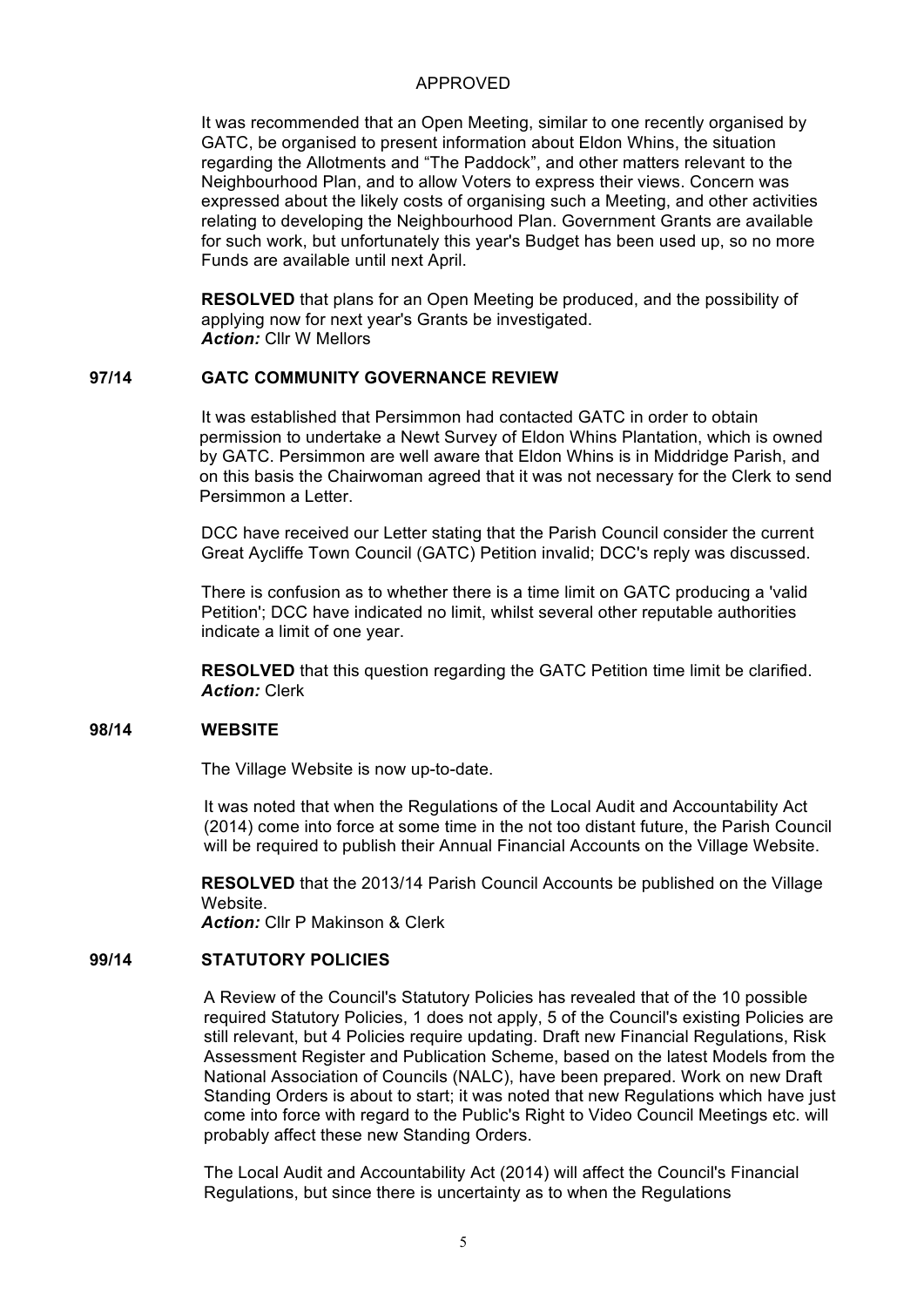implementing this Act will come into force, it was agreed that the Council's Financial Regulations should be updated on the basis of the current Legislation.

**RESOLVED** that the new Draft Policies be circulated to all Council Members for their comments as soon as possible. Comments to be collated, with a view to some at least of the new Statutory Policies being adopted at the next Council Meeting. *Action:* Clerk

#### **100/14 ACCOUNTS FOR PAYMENT**

Councillors considered a Schedule of Accounts for Payment.

| <b>RESOLVED</b> that the following Accounts be approved for payment:- |                                   |   |          |  |  |
|-----------------------------------------------------------------------|-----------------------------------|---|----------|--|--|
| Anne Clarke                                                           | <b>Annual Tubs Maintenance</b>    | £ | 80.00    |  |  |
| 'John the Handyman'                                                   | War Memorial Maintenance          |   | £ 414.00 |  |  |
| Hayfields Contracting Ltd.                                            | Parish Paths; 2 <sup>nd</sup> Cut |   | £ 492.00 |  |  |
| Alan Jordan                                                           | Clerk's Salary (Jly - Sep)        |   | £ 210.00 |  |  |
| <b>HMRC</b>                                                           | Tax Liability (Jly - Sep)         |   | £ 140.00 |  |  |
| Royal British Legion                                                  | Remembrance Day Wreath            | £ | 25.00    |  |  |

# **101/14 GAMP - AREA ACTION PARTNERSHIP – FEEDBACK**

The Clerk attended the last GAMP Board Meeting on 16<sup>th</sup> July, but there was nothing significant to report. The next Board Meeting is due to be held in the village Hall, on 23<sup>rd</sup> September.

#### **102/14 GENERAL CORRESPONDENCE**

#### **(i) MVA Letter**

A letter has been received from the Middridge Village Association thanking the Parish Council for providing a Raffle Prize for the Annual Village Fête.

### **(ii) Locomotion Way**

There is to be a special event called the Locomotion Way along the new Multi-User Route between Aycliffe and Shildon, on Saturday 20<sup>th</sup> September. The Clerk agreed to email the organisers with the names of those who wish to take part.

### **103/14 REMEMBRANCE SUNDAY**

**RESOLVED** that the Parish Council purchase a £25.00 Wreath from the Royal British Legion. *Action:* Cllr A Clarke

#### **104/14 2013/14 ACCOUNTS**

**RESOLVED** that the Parish Council formally accept the 2013/14 Accounts as approved by the External Auditor.

There was one minor Issue with these Accounts, in that the External Auditor reported that the Local Council Tax Support Scheme (LCTSS) Grant, paid by DCC, had been declared under the wrong Category on the Annual Return. The Clerk stated that in completing the 2013/14 Annual Return he had simply followed the practice used in previous year's Annual Returns, which had not been criticised. However, he has now modified the Council's Accounts Spreadsheet, so that the LCTSS Grant is now shown in the correct Category.

**RESOLVED** that minor Issue reported by the External Auditor has been satisfactorily addressed.